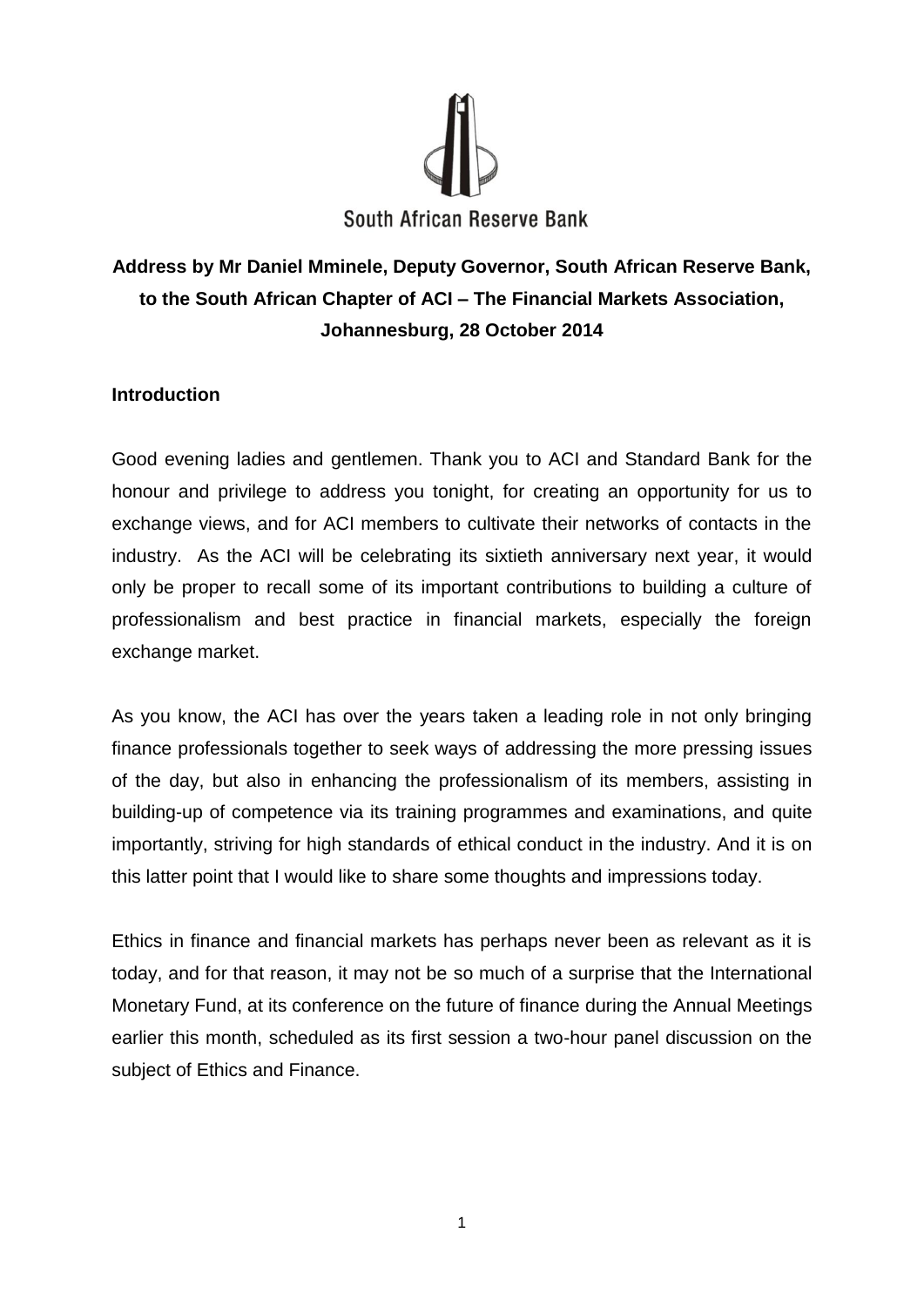### **The importance of ethics for a sound financial environment**

I do not need to highlight to an audience such as this one the importance of ethical behaviour in financial markets, not just from a moral point of view, but equally from a point of view of economic efficiency. In an industry where the conclusion and enforcement of contracts is based on trust – trust from the provider of capital that he is fairly rewarded for the risk of potentially losing some of his assets; trust from the borrower that he is charged a fair price for his access to capital – any breakdown in that confidence can quickly lead to incorrect pricing and in turn, improper allocation of resources. Lack of confidence in the financial system in general typically means rising counterparty risks, and prompts lenders of capital to require a higher risk premium in their investment returns, raising the overall cost of capital in the economy. In similar fashion, fears that some participants in financial transactions may prove to be "rotten apples" would force all others to pay a higher price for access to resources, even if the broad majority behave in a proper manner. In a developing country like South Africa, reluctance to lend, or demand for an elevated risk premium, for fear of fraudulent or information-withholding behaviour, can easily limit the ability of the general public to access credit and, in turn, impede the path to a more balanced and inclusive economic growth framework.

Yet the developments of recent years illustrate the challenges that the industry is facing. The Libor scandal of 2012, when several banks were found guilty of colluding to misprice benchmark rates, illustrates the potential ramifications of unethical behaviour in one segment of the market. Libor is an inter-bank rate, but its role as a benchmark in the pricing of financial derivatives and corporate sector loans means it affects a far broader range of transactions than simply money market ones. Yet the manipulation of Libor was only one example of improper practices. While several global banks were fined for their involvement in the manipulation of the Libor and Euribor reference rates, others ended up paying hefty fines for infringements as diverse as inadequate underwriting and improper sales practices in the sub-prime mortgage market, material non-disclosure, illegal involvement with counterparties under US sanctions, or illegal credit card practices. Since 2010, two large US banking groups alone ended up paying total fines of US\$52 billion and US\$36 billion, respectively, while a European banking group paid fines of as much as US\$9 billion.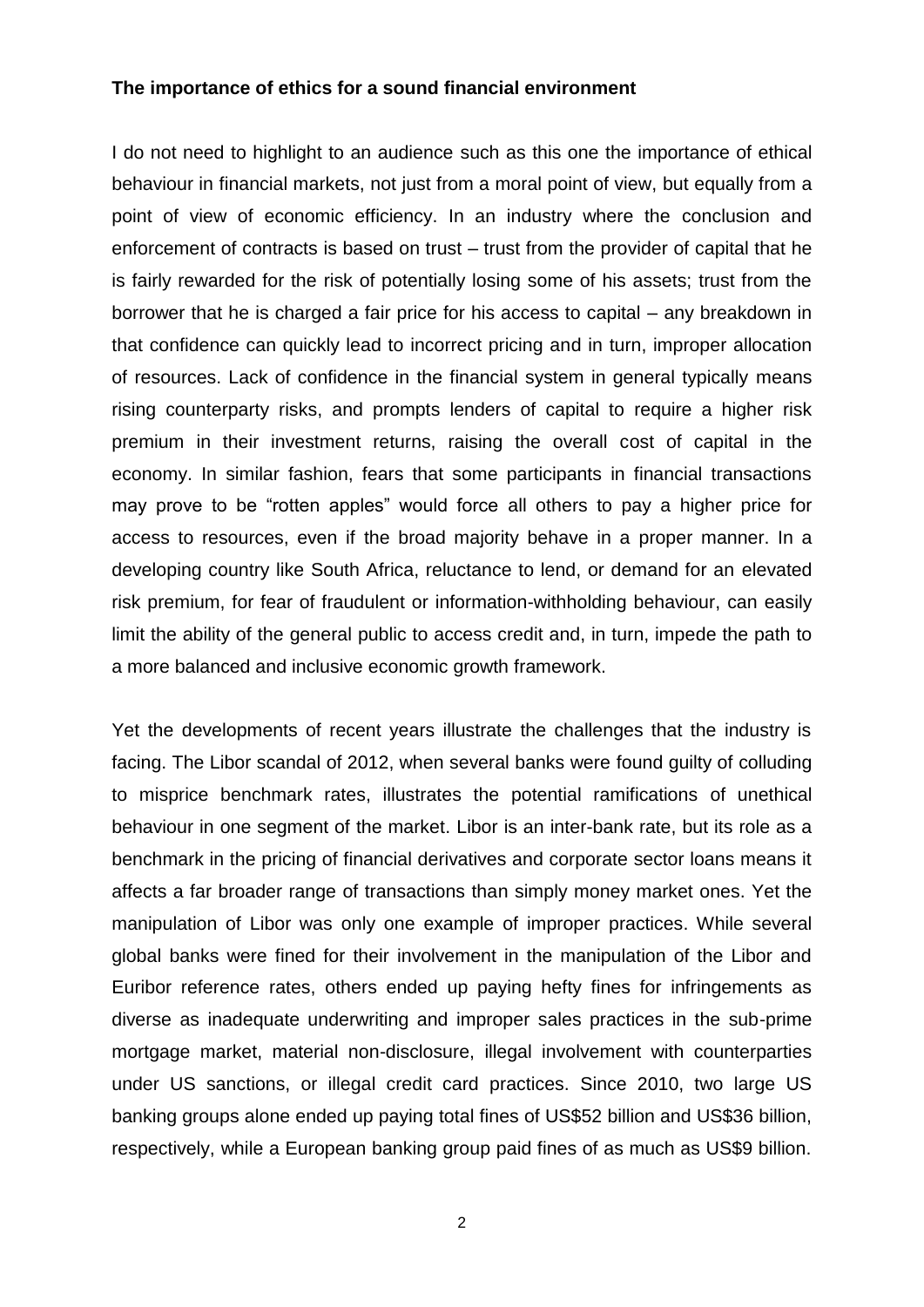The fines imposed on global banks since 2010 have been the most severe ever applied by US authorities.

Closer to the interests of a professional body like the ACI, the last couple of years have seen the uncovering of several cases of foreign exchange market manipulation, resulting in the dismissal of employees and in criminal prosecutions – potentially larger consequences for the guilty parties than in incidences of interest rate manipulation. The high publicity surrounding these cases has not been without negative impact on the financial industry's reputation with the general public; and it is of concern that surveys of public trust in business and institutions, like the 2014 Edelman Global Trust Survey, continue to place banks as the least trusted of the major business sectors.

## **Reasons for the drift and corrective measures put in place**

A lot has been written about the reasons for this apparent "drift", over the past decade or so in the financial industry's standards. In 2011, already, the US Financial Crisis Inquiry Commission listed several governance issues as key factors behind the global financial crisis, including: failure of accountability and ethics; lowered lending standards; and a lack of regulation of OTC derivatives.<sup>1</sup> Indeed, the increasingly complex nature of financial products transacted between financial counterparties in the run-up to the 2008-09 global financial crisis may have, to some extent, caught both senior executives of companies and their senior risk managers "napping". Or, possibly, the warnings of risk managers may have simply been ignored, with their reports coming low down the list of urgent matters, as the primary focus was on outperforming the competition in generating short-term profits. As long as business was growing and new structured products were bringing in additional customers and raising returns on equity, the risks underlying these products – and the extent to which investors understood that risk – may not have been of sufficient concern to the parties involved.

A general environment of booming credit growth, at a time when the combination of stable and low inflation together with solid GDP growth led many observers to

 1 See Report of the US Financial Crisis Inquiry Commission, January 2011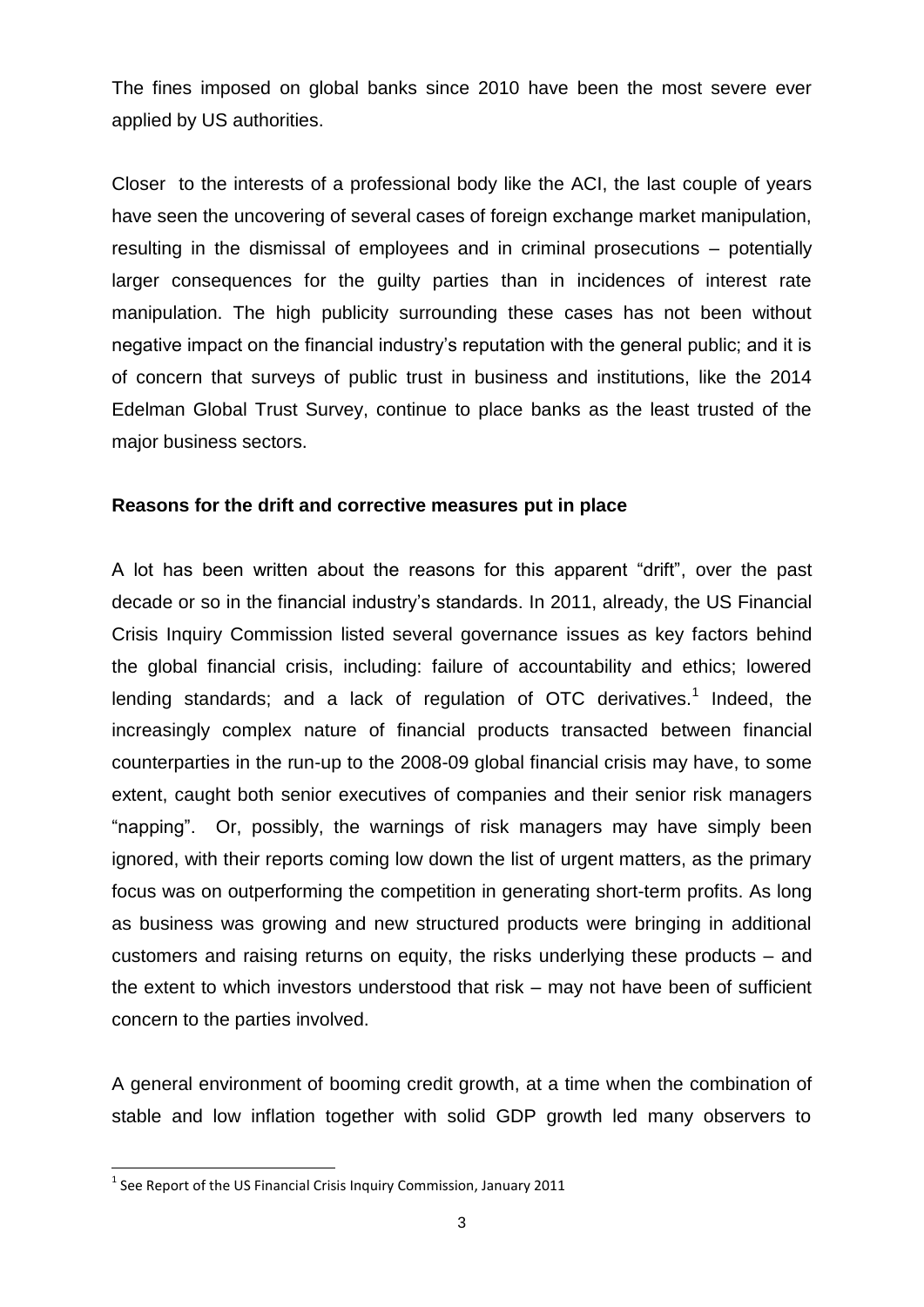theorise about a structural decline in macroeconomic and market risk, probably added to overall complacency, together with what is now regarded as the lax underwriting standards of the time, and the insufficient capital requirements imposed on banks.

The changing nature of the financial business may also have contributed to the problem. In the debate on ethics and finance hosted by the IMF on 12 October, which I referred to earlier, Bank of England Governor Mark Carney spoke of how finance, over time, became much more transactional rather than relational – in a word, the growing number of intermediaries tended to break the connection between the original service provider and the end-customer, which had earlier formed the basis of trust-building in the industry. Furthermore, as the number of intermediaries grew, so did the size of financial companies through the wave of mergers and acquisitions that followed the deregulation of the 1980s, resulting in what some have described as a "dilution of culture" in many institutions. An institution spanning many businesses, countries and continents, as per the "financial supermarket" model that increasingly prevailed from the mid-1990s, made the creation of a common culture and set of values difficult. In many instances, companies began operating "in silos" and even senior staff often lacked sufficient knowledge of the different businesses in which they were involved. Finally, one cannot ignore the issue of incentives in the financial industry, especially the system of employee compensation, which at some stage heavily rewarded sales volume and short-term profits at the expense of risk awareness and longer-term prudential analysis.

There is no doubt that regulatory authorities and financial institutions alike have become more aware of the need for correcting the excesses of the past. Back in 2010, the Seoul Summit of the G-20 committed to "*core elements of a new financial regulatory framework (…) as well as measures to better regulate and effectively resolve systemically important financial institutions, complemented by more effective oversight and supervision*." This included the endorsement of Basel III rules on banking supervision, which, among others, raised the quality and quantity of bank capital and liquidity, and constrained the build-up of leverage and maturity mismatches. Separately, since the global financial crisis, several pieces of legislation have strengthened prudential regulation and supervision of the industry. In the United States, for instance, the Dodd-Frank Wall Street Reform and Consumer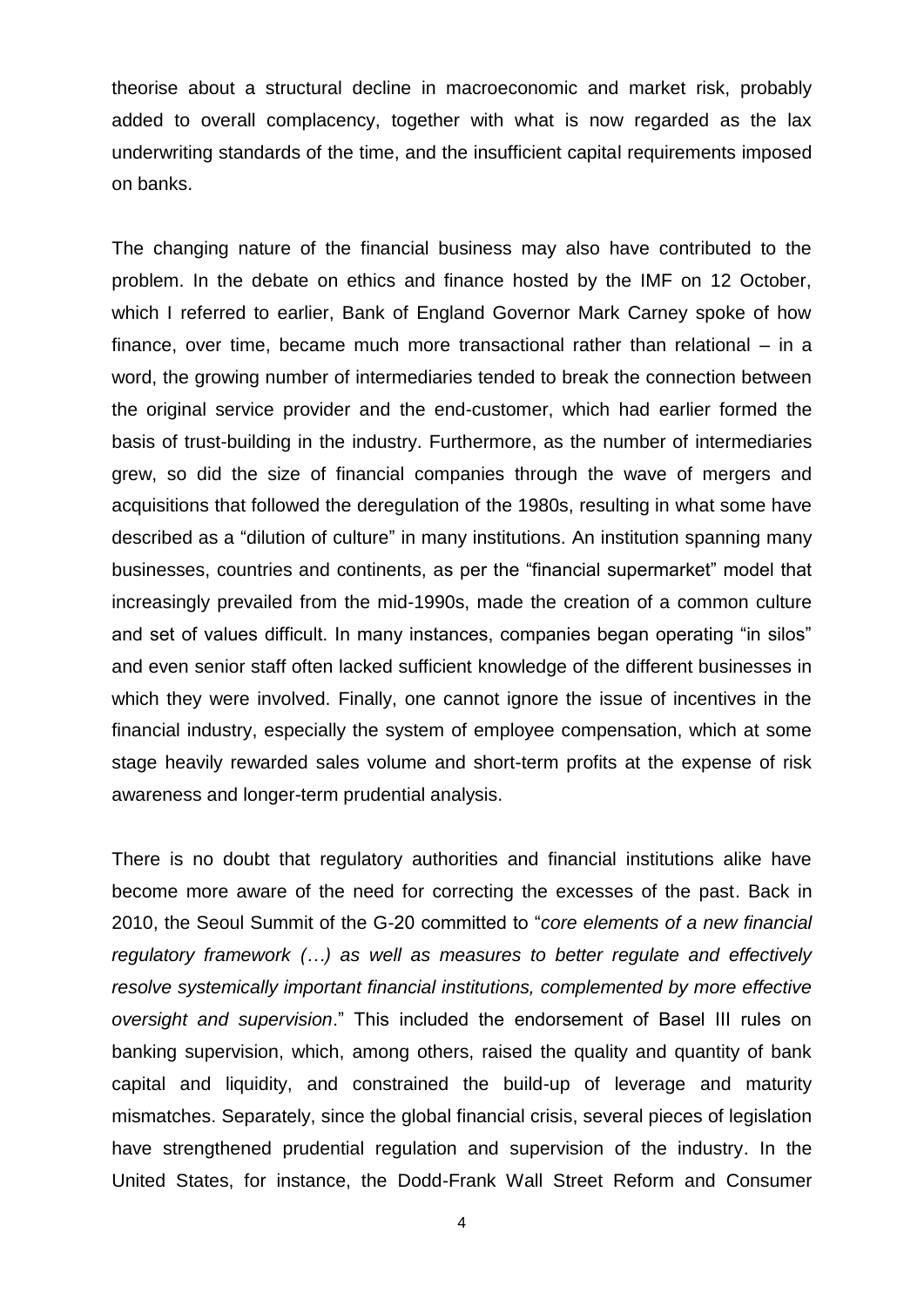Protection Act gave regulatory agencies increased powers of oversight towards systemically important institutions, while incorporating stricter rules on executive compensation and corporate governance. The Volcker Rule, introduced as an amendment to the Act, was specifically aimed at shielding bank customers from risky behaviour by banks, by seeking separation of retail banking from investment banking and proprietary trading activities.

At the same time, financial institutions have themselves taken steps to avoid a repeat of past crises, including a comprehensive review of their corporate culture and practices, with greater emphasis on the need to prioritize customer service. A September 2013 survey of 382 respondents from Europe, Asia-pacific and North America by the Economist Intelligence Unit showed that nearly all of the respondents felt that ethical conduct was just as important as financial success to their firm, and that 67 per cent had taken steps to make staff more aware of the importance of ethical conduct. Furthermore, 63 per cent had introduced or strengthened a formal code for ethical conduct, and 43 per cent had introduced financial or career incentives for respecting that code of conduct. $2^2$ 

Another approach followed by financial institutions was to hire high profile corporate governance specialists that have knowledge of compliance issues in order to transform their institutions, and help them to quickly step up to the required standards of compliance and conduct. If there is one area in which banks are not cutting costs, it is in the area of risk management and compliance. This is a positive step insofar as it brings governance closer to the coal face; however, there are also concerns that these actions, if not undertaken properly, can weaken the enforcement institutions by creating a false sense security, and achieve little more than increasing salaries for compliance officers.

#### **Limits to what regulation can achieve**

**.** 

With the ambitious efforts on the part of regulators to up their game as well, specialist skills have also been recruited from the markets into official institutions. Yet the extent to which regulators can enforce more ethical standards in the industry,

<sup>&</sup>lt;sup>2</sup> See "A Crisis of Culture: Valuing Ethics and Knowledge in Financial Services", a report from the Economist Intelligence Unit, 2013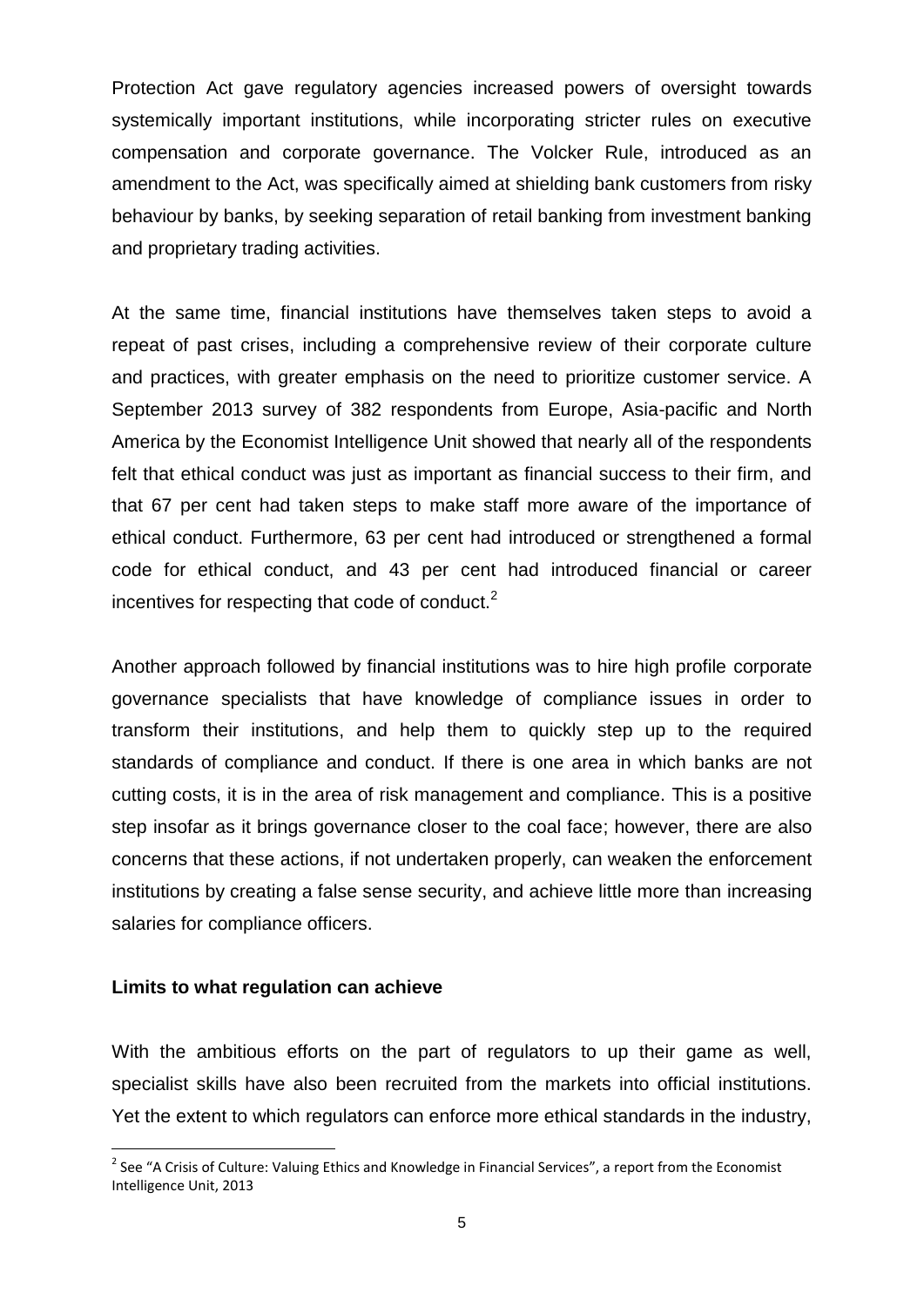and avoid a repeat of the excesses that contributed to the global financial crisis, may have its limitations. The first problem resides with the ability of regulations to envisage all possible infringements. In a world where financial innovation has been moving fast, and new and more sophisticated products continue to be developed, there is always the risk that unethical market participants remain one step ahead of regulatory authorities, in the same way as unethical athletes and sport physicians attempt to be one step ahead of anti-doping agencies. And indeed, new transgressions in the recent past have been committed after the promulgation of legislation aimed at curbing improper practices - providing evidence that legislation will not completely prevent the occurrence of improper or fraudulent behaviour.

The second issue is one of finding the optimal degree of regulation. While the events of the past decade have clearly demonstrated the limits of "light touch" regulation and reliance on the market's ability to self-regulate, there may equally be a risk that too much regulation will stifle financial innovation, result in elevated compliance costs that will be passed through to the end-customer, and limit the willingness of institutions to provide funding to all but the most creditworthy borrowers. Furthermore, "top-down" regulation brought about by international bodies like, for example, the G-20, may not be appropriately tailored to all jurisdictions in which they would apply. It would be undesirable, for instance, for regulations initiated in response to developments witnessed in the world's largest economies to end up stifling financial development in an emerging country like South Africa. A push for elevated regulation may also easily break the fragile consensus achieved by most countries in the aftermath of the global financial crisis: In recent weeks, for instance, the Bank of England's Prudential Regulation Authority has expressed strong reservations about EU proposals on the role of bonuses on bankers' remuneration.

At the same time, acknowledgement by financial institutions of the need to encourage more ethical behaviour by their staff is no guarantee that practices will indeed change. Speaking last week to a workshop on reforming culture in the financial industry, Federal Reserve Bank of New York President, Bill Dudley, stressed that supervisors will need to see evidence of measures taken yielding results in the form, among others, of more open and routine escalation of issues, reduced frequency of unchecked problems, and improved image of institutions with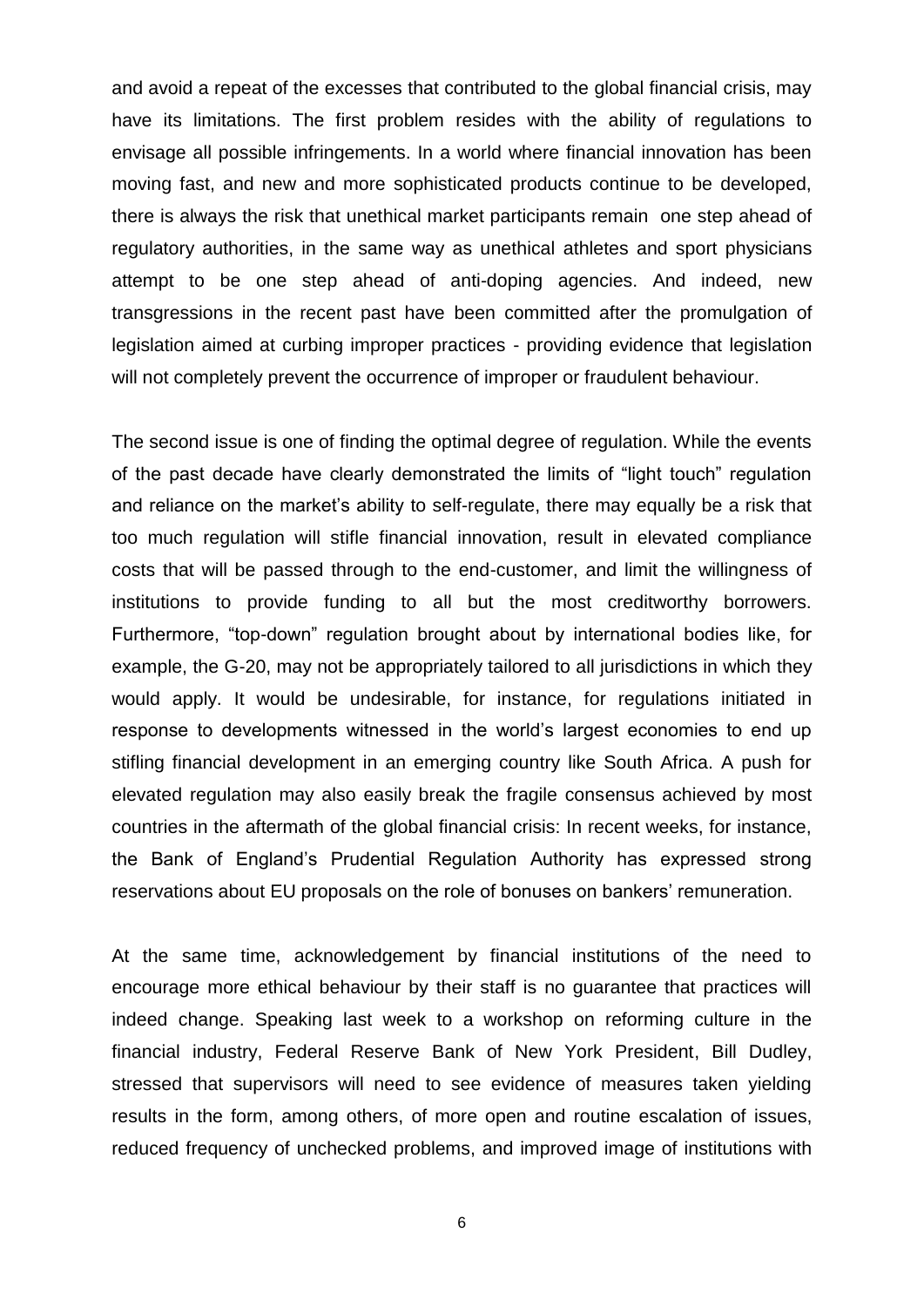the general public. $3$  What remains of concern is that not everybody is convinced that tougher standards are in their own best interest: For example, the Economist Intelligence Unit's survey of financial industry participants, which I cited earlier, also found that 53 per cent of respondents felt that career progression at their firm would be difficult without being flexible on ethical standards, and that only 37 per cent thought that better ethics would mean better financial results for their institutions.

Such continued shortfalls emphasise not just the need for stronger and more effective self-regulation in the industry, but also the role that professional bodies like the ACI can and should play in areas like the development of conduct rules for its members, and in educating finance professionals to better understand the complexity of today's financial world and the risks emanating from that complexity. In adapting to these needs, the ACI Model Code is being developed as an online exam (separate module) that can be incorporated into individual bank and institution compliance processes. The Code will be updated annually and staff will keep current with the Model Code by completing the exams annually to ensure compliance and adherence to the etiquette of the market rules of engagements.

On the regulatory front, the ECB has been given the lead role in work to strengthen codes of conduct for currency markets. Work on new standards were top of the agenda at a meeting of regulators in Sydney in May 2014, which brought together eight central bank committees charged with keeping tabs on the currency market. The meeting followed suspensions or firing of more than 40 dealers following claims that senior bankers used client order information improperly to manipulate prices.

The ACI has already proven its ability to contribute at the highest level to the new regulatory process: In recent months, for example, the ACI has been leading the solution agenda for the European Central Bank, the Reserve Bank of Australia and the Bank of Canada, who have all signed up to the Model Code it has developed. The New York Federal Reserve and Bank of England both have their own set of rules, but an agreement on the new principles could tie all closer together.

**.** 

 $3$  See "Enhancing financial stability by improving culture in the financial services industry", Remarks by William C. Dudley, President of the Federal Reserve Bank of New York, at the workshop on "Reforming Culture and Behaviour in the Financial Services Industry", Federal Reserve Bank of New York, New York City, 20 October 2014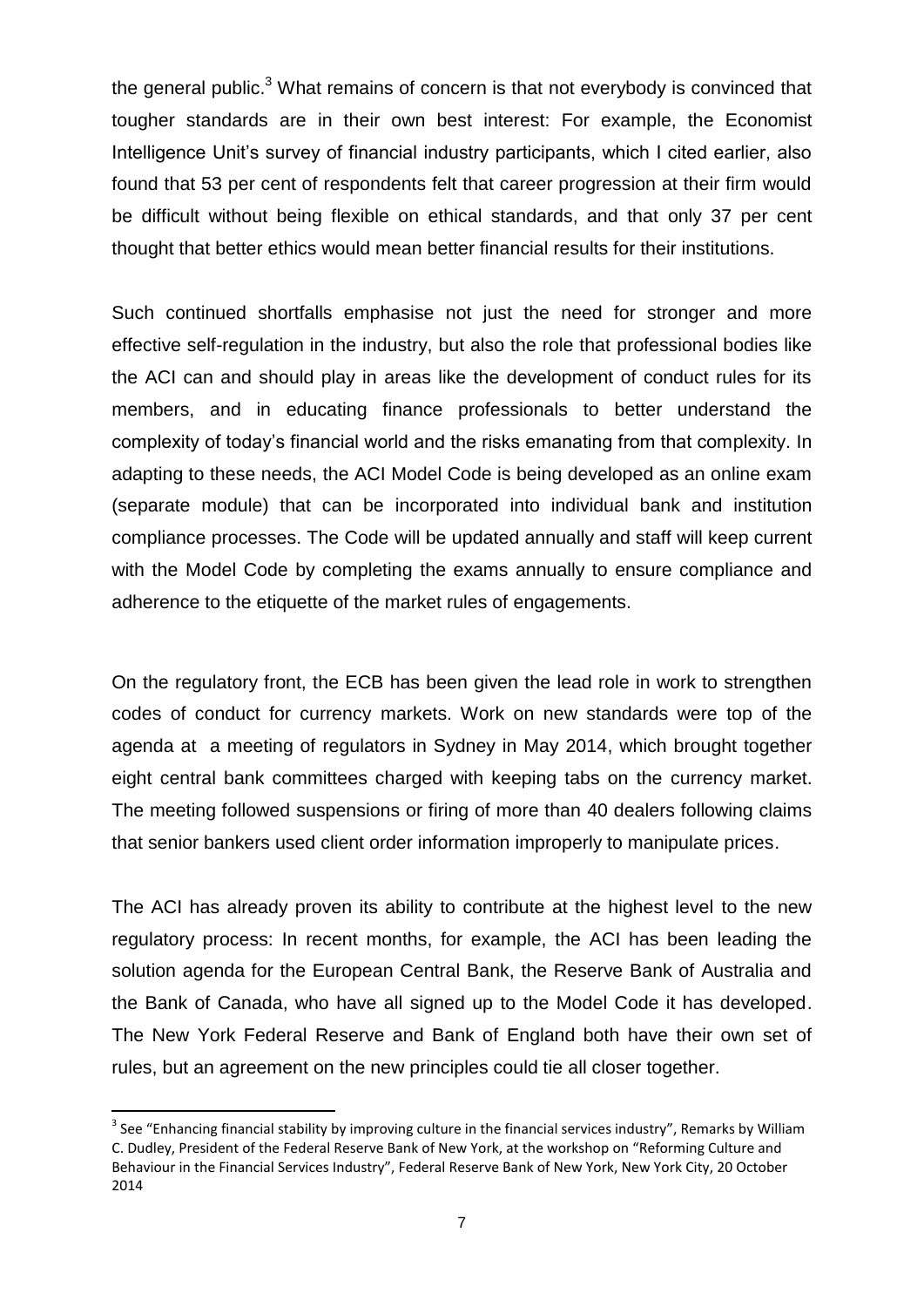On the particular point of US policy enforcement, it may be worth noting that the Securities and Exchange Commission (SEC), in an attempt to stamp out unethical and unlawful behaviour, has been providing huge incentives for whistle-blowers by giving them record-breaking rewards for successful prosecutions of untoward behaviour. Is this indicative of weakness or, in instances, even a failure of the selfregulation model? Would bodies like the ACI have improved the situation by being more proactive? Whatever the case maybe, there is a need to step up, probably in both self-regulation and actual regulation of market participants in order to bring fairness to the market place. Bodies like the ACI have no doubt a big role in delivering to this objective, with the recent engagement by ACI around the FSB Benchmark Consultative Document being a good example.

## **South Africa's experience – looking for a pro-active approach**

Before I conclude, allow me to provide some detail about South Africa's efforts in trying to keep ahead of the pack when it comes to entrenching and maintaining ethical market conduct, and also highlight the current and envisaged role and contribution of the ACI in this regard.

For quite a while, the local chapter of ACI has been engaged in consultations with the Financial Services Board to ensure that the current regulatory exams are adequate for ACI accreditation. The process is has not been finalised yet, however, the Financial Services Board has embarked on an initiative to get this done as soon as possible. Through its participation in the Foreign Exchange subcommittee of the Financial Markets Liaison Group (FMLG), the ACI played a constructive role in ensuring that we could complete the project around the South African Rand Fixing page, which is now being published on the JSE website. Publishing it on third-party systems such as Bloomberg and Reuters is still work in progress. Although the JSE currently maintains the governance around the fixing, and given that the rand fixing is such a critical issue in the domestic market, market participants on various occasions have expressed the urgent need for a Code of Conduct for Rand Fixing participants. At the June 2014 FMLG meeting, it was proposed that the ACI Model Code could be used for this purpose, but further work is required to establish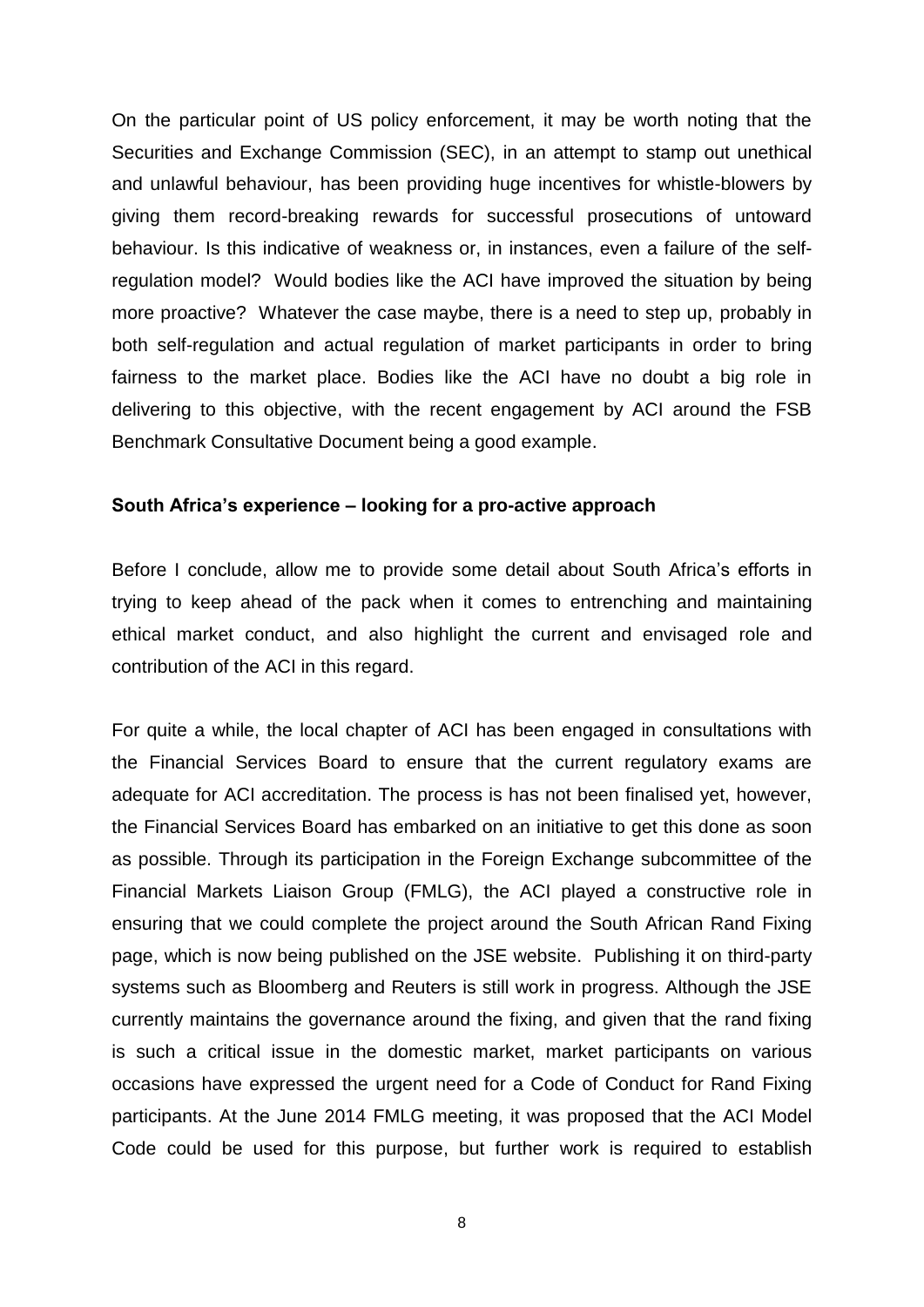whether the Model Code in its current form would fully meet the requirements of the domestic market.

I would therefore like to acknowledge and convey my appreciation the ACI's participation in the substructures of FMLG and its involvement in efforts to improve the functioning of the South African financial markets. We look forward to continuing to work with the ACI, and the FMLG can certainly leverage off the ACI's global linkages as part of our efforts to make the foreign exchange and money markets safer, more liquid and more transparent.

Another much applauded effort by the ACI is the extension of its coverage to the settlements area by providing customized learning programmes. The more competent these officers are, the greater their effectiveness in the implementation of the segregation of duty principle. The SARB has taken advantage of the training provided by arranging such training in-house for our own staff.

South Africa's escape (by an large) of the financial crisis should not leave room for complacency, and it is with this awareness that the South African Reserve Bank is engaging in an ongoing dialogue with the financial industry in order to "batten down the hatches" and contribute to the review and enhancement of codes of conduct for the different markets, and to generally ensure that our markets meet best practice standards.

It is also within this context that we announced yesterday that the SARB and the Financial Services Board will conduct a review of foreign exchange trading operations of authorised dealers. This review is intended to confirm and, where appropriate, strengthen the level of adherence to best practices in foreign exchange dealing, minimise the risk of manipulating benchmarks and sharing confidential client information, so as to enhance the transparency, efficiency and integrity of the foreign exchange market. As indicated earlier, regulators in a number of jurisdictions have been investigating banking institutions over various improper practices. We have no evidence of widespread malpractices in the South African foreign exchange market, nor are we dealing with any specific allegations, but felt that given the broad-based nature of investigations in other jurisdictions, which also involve trading in emerging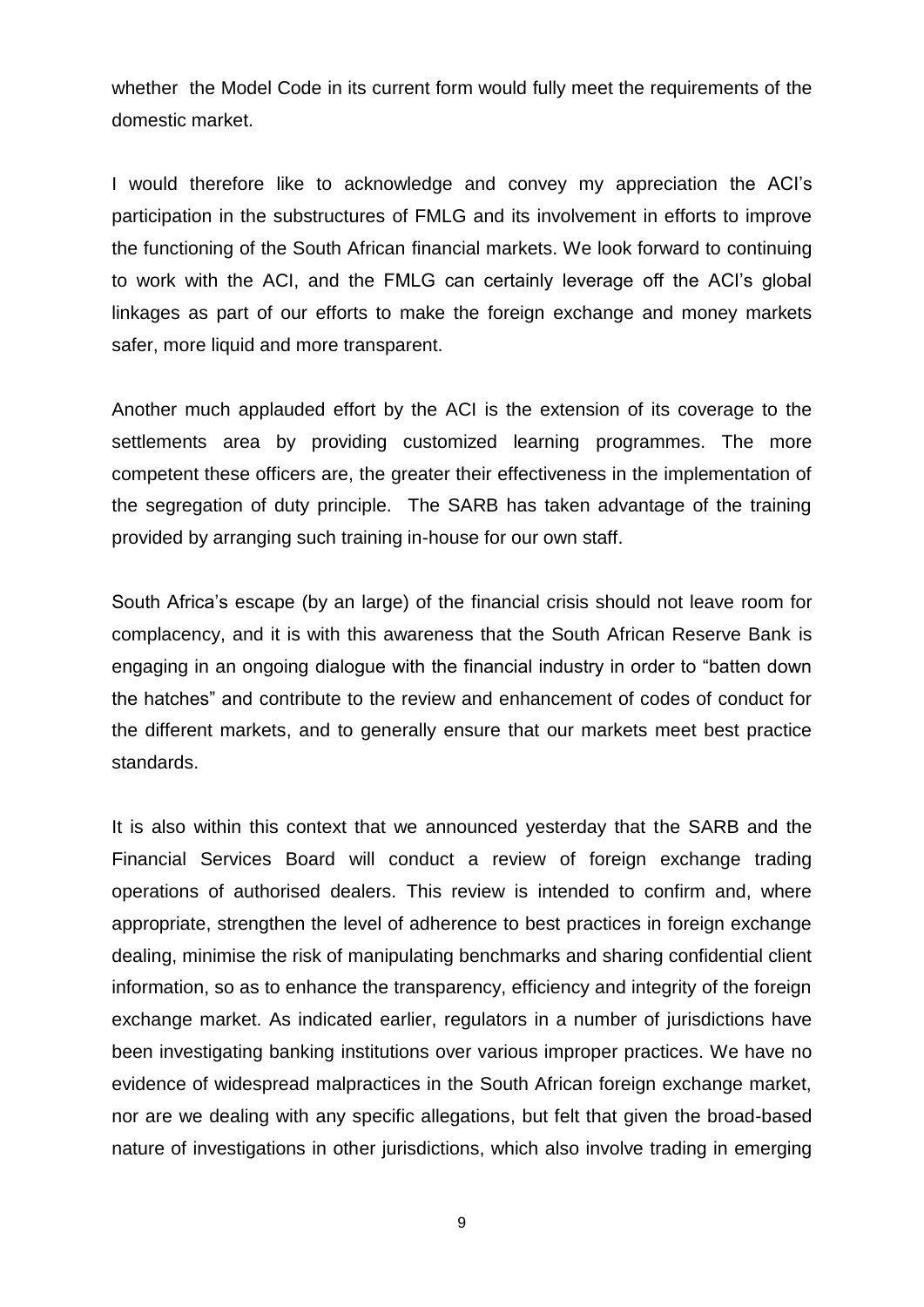market currencies, it would be prudent to obtain comfort that foreign exchange trading practices are in line with best practice.

### **Conclusion**

In conclusion, while a lot of work remains to be done, it is nonetheless very encouraging to note that key steps have been taken by regulators and financial institutions alike to tighten behavioural standards in the industry. It is equally encouraging that South Africa, while largely sheltered from the global financial crisis, is embarking on measures to limit the risk of such crises occurring locally in the future, including strengthening market conduct regulations as part of the move to a twin peaks system of regulation. Nonetheless, the future evolution of the financial industry will bring new challenges for regulators and professional bodies alike. I will only mention a few potential examples here. Much has been written, for instance, about the growing role of non-bank institutions in financial intermediation, and indeed, one potential consequence of stricter regulation of banks may be to shift a greater share of transactions towards the non-bank sector. Extending codes of good behaviour and governance to a broader swathe of financial market players will be a continuing task for regulators and professional bodies.

Another example is the changing world of information technology, and how it can bring new players into the financial system. Will internet and cellular telephony companies become the major providers of financial services in the next twenty years, as more people complete financial transactions on their mobile phones? Similarly, will the main centres of financial transactions migrate towards regions and countries which up to now, like China and India, have been held back by the low liquidity of their markets and the existence of capital controls, even though their share in the world economy has been growing fast? It is too early to answer, but these may be just examples of new, non-bank institutions and new major financial centres that will over time, play a larger role in global financial transactions. As such, they will have to join in the endorsement of codes of good practice, if the industry and indeed the world economy are to continue on the path to greater and safer prosperity.

I therefore encourage the ACI to keep up the good work, to continue building your organisation and being a constructive partner in the continuous effort of building a